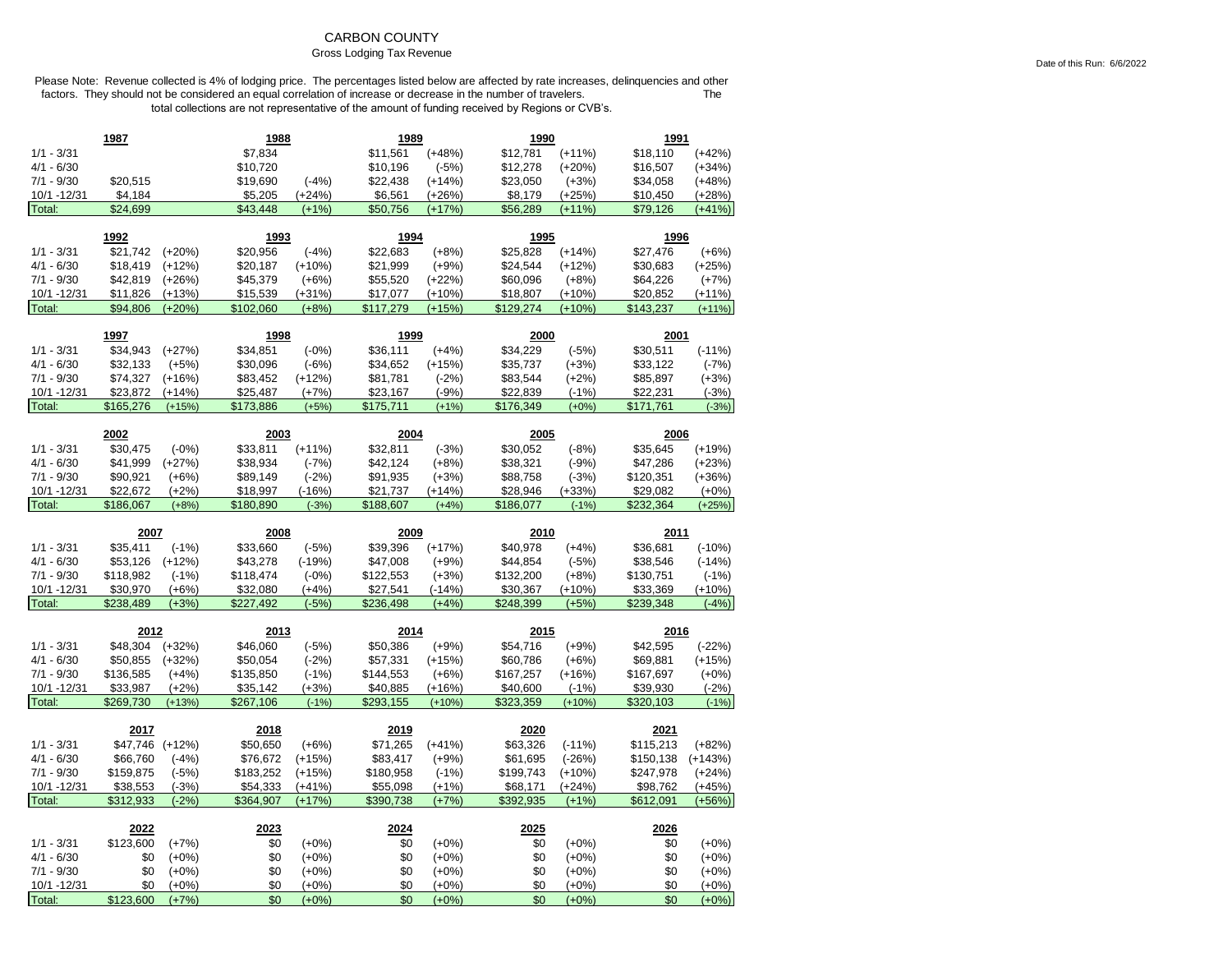### GALLATIN COUNTY

### Gross Lodging Tax Revenue

Date of this Run: 6/6/2022

|                              | 1987                     |                      | 1988                     |                     | 1989                     |                     | 1990                     |                      | 1991                     |                     |
|------------------------------|--------------------------|----------------------|--------------------------|---------------------|--------------------------|---------------------|--------------------------|----------------------|--------------------------|---------------------|
| $1/1 - 3/31$                 |                          |                      | \$185,953                |                     | \$206,109                | $(+11%)$            | \$255,025                | $(+24%)$             | \$318,451                | $(+25%)$            |
| $4/1 - 6/30$                 |                          |                      | \$143,343                |                     | \$163,391                | $(+14%)$            | \$193,158                | $(+18%)$             | \$217,956                | $(+13%)$            |
| $7/1 - 9/30$                 | \$280,638                |                      | \$296,157                | $(+6%)$             | \$328,571                | $(+11%)$            | \$397,007                | $(+21%)$             | \$465,896                | $(+17%)$            |
| 10/1 - 12/31                 | \$96,071                 |                      | \$105,731                | $(+10%)$            | \$132,266                | $(+25%)$            | \$136,411                | $(+3%)$              | \$157,797                | $(+16%)$            |
| Total:                       | \$376,709                |                      | \$731,183                | $(+7%)$             | \$830,337                | (+14%)              | \$981,602                | (+18%)               | \$1,160,100              | $(+18%)$            |
|                              |                          |                      |                          |                     |                          |                     |                          |                      |                          |                     |
|                              | 1992                     |                      | 1993                     |                     | 1994                     |                     | 1995                     |                      | 1996                     |                     |
| $1/1 - 3/31$<br>$4/1 - 6/30$ | \$368,203                | $(+16%)$             | \$413,325                | $(+12%)$            | \$437,668                | $(+6%)$             | \$467,148                | $(+7%)$              | \$559,216                | $(+20%)$            |
|                              | \$259,452                | $(+19%)$             | \$270,219                | $(+4%)$             | \$297,306                | $(+10%)$            | \$350,482                | $(+18%)$             | \$354,370                | $(+1%)$             |
| $7/1 - 9/30$                 | \$533,009                | $(+14%)$             | \$619,606                | $(+16%)$            | \$671,429                | $(+8%)$             | \$752,877                | $(+12%)$             | \$821,605                | $(+9%)$             |
| 10/1 -12/31<br>Total:        | \$185,714<br>\$1,346,378 | $(+18%)$<br>$(+16%)$ | \$203,172<br>\$1,506,322 | $(+9%)$<br>$(+12%)$ | \$225,617<br>\$1,632,021 | $(+11%)$<br>$(+8%)$ | \$258,777<br>\$1,829,284 | $(+15%)$<br>$(+12%)$ | \$242,591<br>\$1,977,782 | $(-6%)$<br>$(+8%)$  |
|                              |                          |                      |                          |                     |                          |                     |                          |                      |                          |                     |
|                              | 1997                     |                      | 1998                     |                     | 1999                     |                     | 2000                     |                      | 2001                     |                     |
| $1/1 - 3/31$                 | \$599,353                | $(+7%)$              | \$583,561                | $(-3%)$             | \$641,950                | $(+10%)$            | \$739,454                | $(+15%)$             | \$802,201                | $(+8%)$             |
| $4/1 - 6/30$                 | \$367,593                | $(+4%)$              | \$405,100                | $(+10%)$            | \$447,436                | $(+10%)$            | \$466,121                | $(+4%)$              | \$454,963                | $(-2%)$             |
| $7/1 - 9/30$                 | \$882,539                | $(+7%)$              | \$928,302                | $(+5%)$             | \$1,019,867              | $(+10%)$            | \$980,799                | $(-4%)$              | \$997,274                | $(+2%)$             |
| 10/1 - 12/31                 | \$261,417                | $(+8%)$              | \$287,268                | $(+10%)$            | \$291,317                | $(+1%)$             | \$321,640                | $(+10%)$             | \$335,308                | $(+4%)$             |
| Total:                       | \$2,110,902              | $(+7%)$              | \$2,204,231              | $(+4%)$             | \$2,400,570              | $(+9%$              | \$2,508,014              | $(+4%)$              | \$2,589,745              | $(+3%)$             |
|                              |                          |                      |                          |                     |                          |                     |                          |                      |                          |                     |
|                              | 2002                     |                      | 2003                     |                     | 2004                     |                     | 2005                     |                      | 2006                     |                     |
| $1/1 - 3/31$                 | \$847,352                | $(+6%)$              | \$811,892                | $(-4%)$             | \$803,755                | $(-1%)$             | \$873,495                | $(+9%)$              | \$961,350                | $(+10%)$            |
| $4/1 - 6/30$                 | \$513,733                | $(+13%)$             | \$495,320                | $(-4%)$             | \$581,281                | $(+17%)$            | \$655,403                | $(+13%)$             | \$683,980                | $(+4%)$             |
| $7/1 - 9/30$                 | \$1,079,046              | $(+8%)$              | \$1,164,410              | $(+8%)$             | \$1,195,376              | $(+3%)$             | \$1,388,239              | $(+16%)$             | \$1,510,940              | $(+9%)$             |
| 10/1 - 12/31                 | \$339,812                | $(+1%)$              | \$382,766                | (+13%)              | \$399,279                | $(+4%)$             | \$484,276<br>\$3,401,413 | $(+21%)$<br>$(+14%)$ | \$537,328<br>\$3,693,597 | $(+11%)$<br>$(+9%)$ |
|                              |                          |                      |                          |                     |                          |                     |                          |                      |                          |                     |
| Total:                       | \$2,779,943              | $(+7%)$              | \$2,854,389              | $(+3%)$             | \$2,979,692              | $(+4%)$             |                          |                      |                          |                     |
|                              | 2007                     |                      | 2008                     |                     | 2009                     |                     | 2010                     |                      | 2011                     |                     |
| $1/1 - 3/31$                 | \$1,042,320              | $(+8%)$              | \$1,112,758              | $(+7%)$             | \$851,361                | $(-23%)$            | \$779,249                | $(-8%)$              | \$934,257                | $(+20%)$            |
| $4/1 - 6/30$                 | \$837,365                | $(+22%)$             | \$842,050                | $(+1%)$             | \$753,022                | $(-11%)$            | \$862,972                | $(+15%)$             | \$931,885                | $(+8%)$             |
| $7/1 - 9/30$                 | \$1,710,060              | $(+13%)$             | \$1,682,174              | $(-2%)$             | \$1,614,998              | $(-4%)$             | \$1,905,364              | $(+18%)$             | \$1,972,995              | $(+4%)$             |
| 10/1 - 12/31                 | \$560,184                | $(+4%)$              | \$463,740                | $(-17%)$            | \$470,253                | $(+1%)$             | \$531,477                | $(+13%)$             | \$560,342                | $(+5%)$             |
| Total:                       | \$4,149,929              | $(+12%)$             | \$4,100,722              | $(-1%)$             | \$3,689,635              | $(-10%$             | \$4,079,062              | $(+11%)$             | \$4,399,478              | $(+8%)$             |
|                              |                          |                      |                          |                     |                          |                     |                          |                      |                          |                     |
|                              | 2012                     |                      | 2013                     |                     | 2014                     |                     | 2015                     |                      | 2016                     |                     |
| $1/1 - 3/31$                 | \$979,595                | $(+5%)$              | \$1,115,503              | $(+14%)$            | \$1,250,238              | $(+12%)$            | \$1,438,040              | $(+15%)$             | \$1,605,525              | $(+12%)$            |
| $4/1 - 6/30$                 | \$1,045,558              | $(+12%)$             | \$1,187,022              | (+14%)              | \$1,424,204              | $(+20%)$            | \$1,678,075              | $(+18%)$             | \$1,900,699              | $(+13%)$            |
| $7/1 - 9/30$                 | \$2,214,382              | $(+12%)$             | \$2,579,548              | $(+16%)$            | \$2,856,607              | $(+11%)$            | \$3,216,468              | $(+13%)$             | \$3,594,278              | $(+12%)$            |
| 10/1 - 12/31                 | \$640,256                | $(+14%)$             | \$682,643                | $(+7%)$             | \$844,109                | $(+24%)$            | \$1,041,618              | $(+23%)$             | \$1,104,892              | $(+6%)$             |
| Total:                       | \$4,879,791              | $(+11%)$             | \$5,564,716              | $(+14%)$            | \$6,375,158              | $(+15%)$            | \$7,374,202              | $(+16%)$             | \$8,205,394              | $(+11%)$            |
|                              | 2017                     |                      | 2018                     |                     | 2019                     |                     | 2020                     |                      | 2021                     |                     |
| $1/1 - 3/31$                 | \$1,758,487              | $(+10%)$             | \$2,091,702              | $(+19%)$            | \$2,622,412              | $(+25%)$            | \$2,581,039              | $(-2%)$              | \$3,223,583              | $(+25%)$            |
| $4/1 - 6/30$                 | \$2,011,249              | $(+6%)$              | \$2,241,099              | $(+11%)$            | \$2,498,644              | $(+11%)$            | \$905,935                | $(-64%)$             | \$3,708,630              | $(+309%)$           |
| $7/1 - 9/30$                 | \$3,822,894              | $(+6%)$              | \$4,040,128              | $(+6%)$             | \$4,208,891              | $(+4%)$             | \$3,985,134              | $(-5%)$              | \$6,217,577              | $(+56%)$            |
| 10/1 - 12/31                 | \$1,181,723              | $(+7%)$              | \$1,382,214              | $(+17%)$            | \$1,489,351              | $(+8%)$             | \$1,677,555              | $(+13%)$             | \$2,595,525              | $(+55%)$            |
| Total:                       | \$8,774,354              | $(+7%)$              | \$9,755,143              | $(+11%)$            | \$10,819,299             | $(+11%)$            | \$9,149,662              | $(-15%)$             | \$15,745,315             | $(+72%)$            |
|                              |                          |                      |                          |                     |                          |                     |                          |                      |                          |                     |
|                              | 2022                     |                      | 2023                     |                     | 2024                     |                     | 2025                     |                      | 2026                     |                     |
| $1/1 - 3/31$                 | \$5,553,480              | $(+72%)$             | \$0                      | $(+0%)$             | \$0                      | $(+0%)$             | \$0                      | $(+0%)$              | \$0                      | $(+0%)$             |
| $4/1 - 6/30$                 | \$0                      | $(+0%)$              | \$0                      | $(+0%)$             | \$0                      | $(+0%)$             | \$0                      | $(+0%)$              | \$0                      | $(+0%)$             |
| $7/1 - 9/30$<br>10/1 - 12/31 | \$0<br>\$0               | $(+0%)$<br>$(+0%)$   | \$0<br>\$0               | $(+0%)$<br>$(+0%)$  | \$0<br>\$0               | $(+0%)$<br>$(+0%)$  | \$0<br>\$0               | $(+0\%)$<br>$(+0%)$  | \$0<br>\$0               | $(+0%)$<br>$(+0%)$  |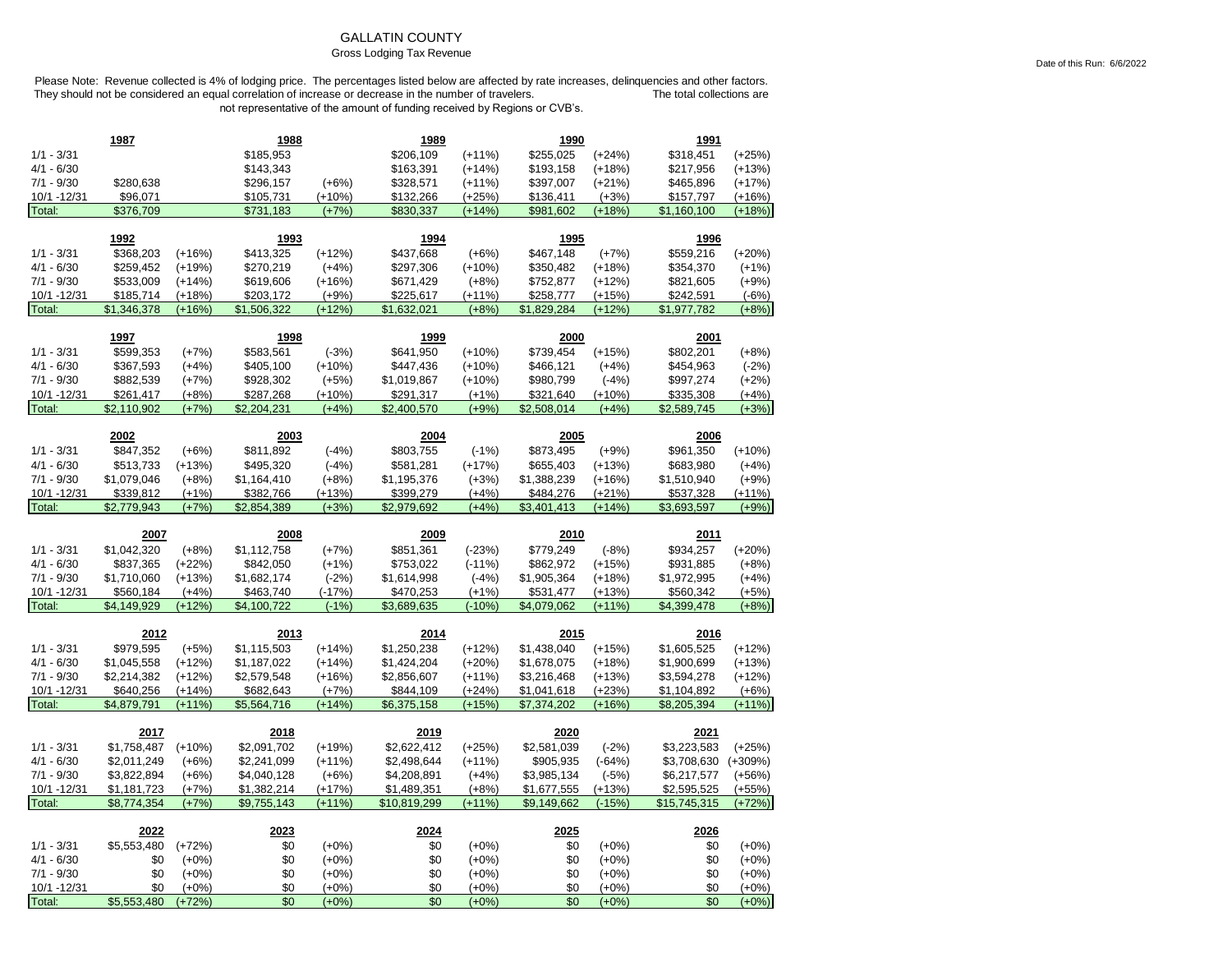## PARK COUNTY

### Gross Lodging Tax Revenue

|                             | 1987             |                    | 1988        |                    | 1989               |                    | 1990        |                    | <u>1991</u> |                    |
|-----------------------------|------------------|--------------------|-------------|--------------------|--------------------|--------------------|-------------|--------------------|-------------|--------------------|
| $1/1 - 3/31$                |                  |                    | \$13,780    |                    | \$19,509           | $(+42%)$           | \$19,859    | $(+2%)$            | \$19,566    | $(-1%)$            |
| $4/1 - 6/30$                |                  |                    | \$40,861    |                    | \$45,939           | $(+12%)$           | \$52,590    | $(+14%)$           | \$56,721    | $(+8%)$            |
| $7/1 - 9/30$                | \$69,792         |                    | \$81,316    | $(+17%)$           | \$99,114           | $(+22%)$           | \$126,655   | $(+28%)$           | \$136,276   | $(+8%)$            |
| 10/1 - 12/31                | \$17,859         |                    | \$22,848    | $(+28%)$           | \$26,009           | $(+14%)$           | \$24,155    | $(-7%)$            | \$30,646    | (+27%)             |
| Total:                      | \$87,651         |                    | \$158,805   | $(+19%)$           | \$190,571          | $(+20%)$           | \$223,259   | $(+17%)$           | \$243,208   | $(+9%)$            |
|                             | 1992             |                    | <u>1993</u> |                    | <u>1994</u>        |                    | 1995        |                    | <u>1996</u> |                    |
| $1/1 - 3/31$                | \$24,644         | $(+26%)$           | \$25,272    | $(+3%)$            | \$26,032           | $(+3%)$            | \$33,251    | $(+28%)$           | \$31,307    | $(-6%)$            |
| $4/1 - 6/30$                | \$69,610         | $(+23%)$           | \$76,409    | $(+10%)$           | \$84,586           | $(+11%)$           | \$94,049    | $(+11%)$           | \$93,389    | $(-1%)$            |
| $7/1 - 9/30$                | \$165,528        | $(+21%)$           | \$186,495   | $(+13%)$           | \$197,666          | $(+6%)$            | \$243,948   | $(+23%)$           | \$236,137   | $(-3%)$            |
| 10/1 -12/31                 | \$31,728         | $(+4%)$            | \$35,928    | $(+13%)$           | \$41,258           | $(+15%)$           | \$40,689    | $(-1%)$            | \$45,559    | $(+12%)$           |
| Total:                      | \$291,510        | $(+20%)$           | \$324,103   | $(+11%)$           | \$349,541          | $(+8%)$            | \$411,937   | $(+18%)$           | \$406,392   | $(-1%)$            |
|                             |                  |                    |             |                    |                    |                    |             |                    |             |                    |
|                             | 1997             |                    | 1998        |                    | 1999               |                    | 2000        |                    | 2001        |                    |
| $1/1 - 3/31$                | \$35,129         | $(+12%)$           | \$33,317    | $(-5%)$            | \$41,704           | $(+25%)$           | \$54,059    | $(+30%)$           | \$46,026    | $(-15%)$           |
| $4/1 - 6/30$                | \$96,367         | $(+3%)$            | \$96,604    | $(+0%)$            | \$117,913          | $(+22%)$           | \$113,382   | $(-4%)$            | \$117,037   | $(+3%)$            |
| $7/1 - 9/30$                | \$249,460        | $(+6%)$            | \$253,458   | $(+2%)$            | \$269,550          | $(+6%)$            | \$239,133   | $(-11%)$           | \$259,744   | $(+9%)$            |
| 10/1 - 12/31                | \$44,042         | $(-3%)$            | \$54,598    | $(+24%)$           | \$53,876           | $(-1%)$            | \$48,123    | $(-11%)$           | \$56,875    | $(+18%)$           |
| Total:                      | \$424,998        | $(+5%)$            | \$437.977   | $(+3%)$            | \$483,043          | $(+10%)$           | \$454,697   | $(-6%)$            | \$479,682   | $(+5%)$            |
|                             | 2002             |                    | 2003        |                    | 2004               |                    | 2005        |                    | 2006        |                    |
| $1/1 - 3/31$                | \$57,539         | $(+25%)$           | \$54,962    | $(-4%)$            | \$62,440           | $(+14%)$           | \$64,518    |                    | \$71,785    | $(+11%)$           |
| $4/1 - 6/30$                | \$132,385        | $(+13%)$           | \$137,517   | $(+4%)$            | \$156,000          | $(+13%)$           | \$170,467   | $(+3%)$<br>$(+9%)$ | \$184,755   | $(+8%)$            |
| $7/1 - 9/30$                | \$272,019        | $(+5%)$            | \$301,302   | $(+11%)$           | \$324,432          | $(+8%)$            | \$358,671   | $(+11%)$           | \$397,216   | $(+11%)$           |
| 10/1 - 12/31                | \$58,210         | $(+2%)$            | \$65,481    | $(+12%)$           | \$71,122           | $(+9%)$            | \$75,775    | $(+7%)$            | \$88,008    | $(+16%)$           |
| Total:                      | \$520,154        | $(+8%)$            | \$559,261   | $(+8%)$            | \$613,995          | $(+10%)$           | \$669,431   | $(+9%)$            | \$741,764   | $(+11%)$           |
|                             |                  |                    |             |                    |                    |                    |             |                    |             |                    |
|                             |                  |                    |             |                    |                    |                    |             |                    |             |                    |
|                             | 2007             |                    | 2008        |                    | 2009               |                    | 2010        |                    | 2011        |                    |
| $1/1 - 3/31$                | \$77,763         | $(+8%)$            | \$94,797    | $(+22%)$           | \$77,259           | $(-19%)$           | \$76,914    | $(-0%)$            | \$77,192    | $(+0%)$            |
| $4/1 - 6/30$                | \$218,075        | $(+18%)$           | \$246,879   | $(+13%)$           | \$226,912          | $(-8%)$            | \$247,594   | $(+9%)$            | \$248,773   | $(+0%)$            |
| $7/1 - 9/30$                | \$445,742        | $(+12%)$           | \$472,739   | $(+6%)$            | \$481,645          | $(+2%)$            | \$547,309   | $(+14%)$           | \$556,013   | $(+2%)$            |
| 10/1 - 12/31                | \$98,907         | $(+12%)$           | \$89,198    | $(-10%)$           | \$88,095           | $(-1%)$            | \$96,506    | $(+10%)$           | \$98,810    | $(+2%)$            |
| Total:                      | \$840,488        | $(+13%)$           | \$903,613   | $(+8%)$            | \$873,911          | $(-3%)$            | \$968,324   | $(+11%)$           | \$980,788   | $(+1%)$            |
|                             |                  |                    |             |                    |                    |                    |             |                    |             |                    |
|                             | 2012             |                    | 2013        |                    | 2014               |                    | 2015        |                    | 2016        |                    |
| $1/1 - 3/31$                | \$85,216         | $(+10%)$           | \$95,386    | $(+12%)$           | \$104,106          | $(+9%)$            | \$123,133   | $(+18%)$           | \$134,756   | $(+9%)$            |
| $4/1 - 6/30$                | \$276,855        | $(+11%)$           | \$305,851   | $(+10%)$           | \$352,596          | $(+15%)$           | \$401,892   | $(+14%)$           | \$465,000   | $(+16%)$           |
| $7/1 - 9/30$                | \$591,707        | $(+6%)$            | \$630,433   | $(+7%)$            | \$688,473          | $(+9%)$            | \$765,540   | $(+11%)$           | \$881,629   | $(+15%)$           |
| 10/1 - 12/31                | \$114,102        | $(+15%)$           | \$98,627    | $(-14%)$           | \$124,850          | $(+27%)$           | \$150,553   | $(+21%)$           | \$162,703   | $(+8%)$            |
| Total:                      | \$1,067,880      | $(+9%)$            | \$1,130,297 | $(+6%)$            | \$1,270,025        | $(+12%)$           | \$1,441,118 | $(+13%)$           | \$1,644,088 | $(+14%)$           |
|                             | 2017             |                    | 2018        |                    | 2019               |                    | 2020        |                    | 2021        |                    |
| $1/1 - 3/31$                | \$153,405 (+14%) |                    | \$157,042   | $(+2%)$            | \$205,431 (+31%)   |                    | \$189,224   | $(-8%)$            | \$334,384   | $(+77%)$           |
| $4/1 - 6/30$                | \$532,257        | $(+14%)$           | \$554,848   | $(+4%)$            | \$663,236 (+20%)   |                    | \$249,288   | $(-62%)$           | \$976,353   | $(+292%)$          |
| $7/1 - 9/30$                | \$916,727        | $(+4%)$            | \$976,891   | $(+7%)$            | \$1,072,380 (+10%) |                    | \$1,040,572 | $(-3%)$            | \$1,561,972 | $(+50%)$           |
| 10/1 - 12/31                | \$170,697        | $(+5%)$            | \$204,438   | $(+20%)$           | \$226,745 (+11%)   |                    | \$333,869   | $(+47%)$           | \$475,570   | $(+42%)$           |
| Total:                      | \$1.773.086      | $(+8%)$            | \$1.893.219 | $(+7%)$            | \$2,167,793 (+15%) |                    | \$1,812,953 | $(-16%)$           | \$3,348,278 | $(+85%)$           |
|                             |                  |                    |             |                    |                    |                    |             |                    |             |                    |
|                             | 2022             |                    | 2023        |                    | 2024               |                    | 2025        |                    | 2026        |                    |
| $1/1 - 3/31$                | \$459,416        | $(+37%)$           | \$0         | $(+0%)$            | \$0                | $(+0%)$            | \$0         | $(+0%)$            | \$0         | $(+0%)$            |
| $4/1 - 6/30$                | \$0<br>\$0       | $(+0%)$            | \$0<br>\$0  | $(+0%)$            | \$0                | $(+0%)$            | \$0<br>\$0  | $(+0\%)$           | \$0<br>\$0  | $(+0%)$            |
| $7/1 - 9/30$<br>10/1 -12/31 | \$0              | $(+0%)$<br>$(+0%)$ | \$0         | $(+0%)$<br>$(+0%)$ | \$0<br>\$0         | $(+0%)$<br>$(+0%)$ | \$0         | $(+0%)$<br>$(+0%)$ | \$0         | $(+0%)$<br>$(+0%)$ |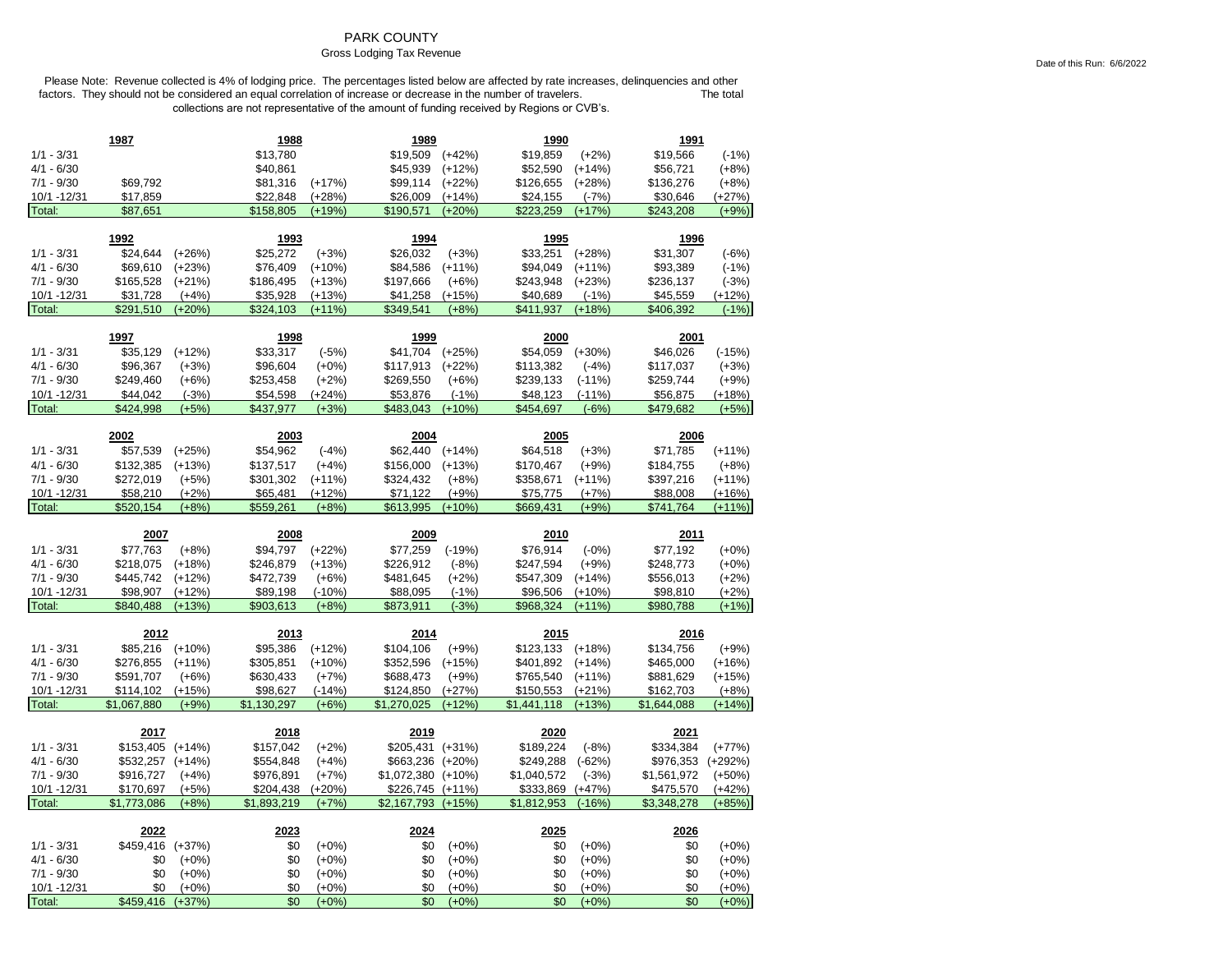# STILLWATER COUNTY

### Gross Lodging Tax Revenue

| 1987         |                     |                     | 1988     |                    | 1989     |                    | 1990     |                    | 1991      |                    |
|--------------|---------------------|---------------------|----------|--------------------|----------|--------------------|----------|--------------------|-----------|--------------------|
| $1/1 - 3/31$ |                     |                     | \$1,511  |                    | \$1,906  | $(+26%)$           | \$2,365  | $(+24%)$           | \$2,191   | $(-7%)$            |
| $4/1 - 6/30$ |                     |                     | \$3,331  |                    | \$3,883  | $(+17%)$           | \$5,287  | $(+36%)$           | \$6,042   | $(+14%)$           |
| $7/1 - 9/30$ | \$4,796             |                     | \$5,291  | $(+10%)$           | \$6,659  | $(+26%)$           | \$7,782  | $(+17%)$           | \$10,924  | $(+40%)$           |
| 10/1 - 12/31 | \$2,464             |                     | \$2,654  | $(+8%)$            | \$2,759  | $(+4%)$            | \$3,707  | $(+34%)$           | \$4,852   | $(+31%)$           |
| Total:       | \$7,260             |                     | \$12,787 | $(+9%)$            | \$15,207 | $(+19%)$           | \$19,141 | $(+26%)$           | \$24,009  | $(+25%)$           |
|              |                     |                     |          |                    |          |                    |          |                    |           |                    |
|              | 1992                |                     | 1993     |                    | 1994     |                    | 1995     |                    | 1996      |                    |
| $1/1 - 3/31$ | \$3,012             | $(+37%)$            | \$3,309  | $(+10%)$           | \$3,663  | $(+11%)$           | \$3,564  | $(-3%)$            | \$5,004   | $(+40%)$           |
| $4/1 - 6/30$ | \$7,523             | $(+25%)$            | \$6,849  | $(-9%)$            | \$7,884  | $(+15%)$           | \$7,782  | $(-1%)$            | \$8,578   | $(+10%)$           |
| $7/1 - 9/30$ | \$11,322            | $(+4%)$             | \$12,494 | $(+10%)$           | \$12,560 | $(+1%)$            | \$14,250 | $(+13%)$           | \$13,731  | $(-4%)$            |
| 10/1 - 12/31 | \$5,496             | $(+13%)$            | \$5,620  | $(+2%)$            | \$5,122  | $(-9%)$            | \$6,238  | (+22%)             | \$5,095   | $(-18%)$           |
| Total:       | \$27,353            | $(+14%)$            | \$28,271 | $(+3%)$            | \$29,229 | $(+3%)$            | \$31,834 | $(+9%)$            | \$32,408  | $(+2%)$            |
|              | 1997                |                     | 1998     |                    | 1999     |                    | 2000     |                    | 2001      |                    |
| $1/1 - 3/31$ | \$3,851             | $(-23%)$            | \$4,381  | $(+14%)$           | \$6,984  | $(+59%)$           | \$12,091 | $(+73%)$           | \$14,687  | $(+21%)$           |
| $4/1 - 6/30$ | \$8,354             | $(-3%)$             | \$9,293  | $(+11%)$           | \$11,620 | $(+25%)$           | \$20,736 | $(+78%)$           | \$21,647  | $(+4%)$            |
| $7/1 - 9/30$ | \$13,947            | $(+2%)$             | \$14,231 | $(+2%)$            | \$18,542 | $(+30%)$           | \$25,768 | $(+39%)$           | \$26,979  | $(+5%)$            |
| 10/1 - 12/31 | \$5,231             | $(+3%)$             | \$7,457  | $(+43%)$           | \$14,901 | $(+100\%)$         | \$14,669 | $(-2%)$            | \$15,736  | $(+7%)$            |
| Total:       | \$31,383            | $(-3%)$             | \$35,362 | $(+13%)$           | \$52.048 | $(+47%)$           | \$73,264 | $(+41%)$           | \$79,048  | $(+8%)$            |
|              |                     |                     |          |                    |          |                    |          |                    |           |                    |
|              | 2002                |                     | 2003     |                    | 2004     |                    | 2005     |                    | 2006      |                    |
| $1/1 - 3/31$ | \$8,203             | $(-44%)$            | \$7,967  | $(-3%)$            | \$8,217  | $(+3%)$            | \$7,389  | $(-10%)$           | \$8,956   | $(+21%)$           |
| $4/1 - 6/30$ | \$19,433            | $(-10%)$            | \$16,845 | $(-13%)$           | \$17,823 | $(+6%)$            | \$16,159 | $(-9%)$            | \$20,026  | $(+24%)$           |
| $7/1 - 9/30$ | \$24,879            | $(-8%)$             | \$24,982 | $(+0%)$            | \$24,221 | $(-3%)$            | \$27,158 | $(+12%)$           | \$21,054  | $(-22%)$           |
| 10/1 - 12/31 | \$12,328            | $(-22%)$            | \$11,984 | $(-3%)$            | \$11,073 | $(-8%)$            | \$12,877 | $(+16%)$           | \$8,924   | $(-31%)$           |
| Total:       | \$64,843            | $(-18%)$            | \$61,778 | $(-5%)$            | \$61,334 | $(-1%)$            | \$63,582 | $(+4%)$            | \$58,960  | $(-7%)$            |
|              |                     |                     |          |                    |          |                    |          |                    |           |                    |
|              |                     |                     |          |                    |          |                    |          |                    |           |                    |
|              | 2007                |                     | 2008     |                    | 2009     |                    | 2010     |                    | 2011      |                    |
| $1/1 - 3/31$ | \$6,434             | $(-28%)$            | \$5,499  | $(-15%)$           | \$5,502  | $(+0%)$            | \$6,191  | $(+13%)$           | \$5,213   | $(-16%)$           |
| $4/1 - 6/30$ | \$14,522            | $(-27%)$            | \$13,088 | $(-10%)$           | \$11,761 | $(-10%)$           | \$11,985 | $(+2%)$            | \$13,011  | $(+9%)$            |
| $7/1 - 9/30$ | \$22,765            | $(+8%)$             | \$20,782 | $(-9%)$            | \$18,450 | $(-11%)$           | \$22,414 | $(+21%)$           | \$25,136  | $(+12%)$           |
| 10/1 - 12/31 | \$9,205             | $(+3%)$             | \$7,911  | $(-14%)$           | \$8,037  | $(+2%)$            | \$10,268 | $(+28%)$           | \$8,615   | $(-16%)$           |
| Total:       | \$52,927            | $(-10%)$            | \$47,280 | $(-11%)$           | \$43,749 | $(-7%)$            | \$50,858 | $(+16%)$           | \$51,976  | $(+2%)$            |
|              | 2012                |                     | 2013     |                    | 2014     |                    | 2015     |                    | 2016      |                    |
| $1/1 - 3/31$ | \$5,979             | $(+15%)$            | \$7,000  | $(+17%)$           | \$7,111  | $(+2%)$            | \$7,873  | $(+11%)$           | \$7,397   | $(-6%)$            |
| $4/1 - 6/30$ | \$16,427            | $(+26%)$            | \$17,779 | $(+8%)$            | \$17,856 | $(+0\%)$           | \$19,537 | $(+9%)$            | \$18,879  | $(-3%)$            |
| $7/1 - 9/30$ | \$25,440            | $(+1%)$             | \$26,790 | $(+5%)$            | \$30,584 | $(+14%)$           | \$28,050 | $(-8%)$            | \$30,679  | $(+9%)$            |
| 10/1 -12/31  | \$10,322            | $(+20%)$            | \$10,275 | $(-0%)$            | \$11,895 | $(+16%)$           | \$9,736  | $(-18%)$           | \$14,124  | $(+45%)$           |
| Total:       | \$58,168            | $(+12%)$            | \$61,844 | $(+6%)$            | \$67.446 | $(+9%)$            | \$65,197 | $(-3%)$            | \$71,079  | $(+9%)$            |
|              |                     |                     |          |                    |          |                    |          |                    |           |                    |
|              | 2017                |                     | 2018     |                    | 2019     |                    | 2020     |                    | 2021      |                    |
| $1/1 - 3/31$ | \$11,903 (+61%)     |                     | \$10,282 | $(-14%)$           | \$14,869 | $(+45%)$           | \$14,830 | $(-0%)$            | \$25,258  | $(+70%)$           |
| $4/1 - 6/30$ | $$21,057$ $(+12\%)$ |                     | \$27,716 | $(+32%)$           | \$25,312 | $(-9%)$            | \$19,437 | $(-23%)$           | \$40,757  | $(+110%)$          |
| $7/1 - 9/30$ | \$34,096 (+11%)     |                     | \$38,958 | $(+14%)$           | \$38,764 | $(-0%)$            | \$40,851 | $(+5%)$            | \$47,832  | $(+17%)$           |
| 10/1 - 12/31 | \$11,552            | $(-18%)$            | \$18,476 | $(+60%)$           | \$18,810 | $(+2%)$            | \$20,201 | $(+7%)$            | \$26,642  | $(+32%)$           |
| Total:       | \$78,608            | $(+11%)$            | \$95,432 | $(+21%)$           | \$97,754 | $(+2%)$            | \$95,319 | $(-2%)$            | \$140.490 | $(+47%)$           |
|              | 2022                |                     | 2023     |                    | 2024     |                    | 2025     |                    | 2026      |                    |
| $1/1 - 3/31$ | \$20,986            | $(-17%)$            | \$0      | $(+0%)$            | \$0      | $(+0%)$            | \$0      | $(+0%)$            | \$0       | $(+0%)$            |
| $4/1 - 6/30$ | \$0                 | $(+0%)$             | \$0      | $(+0%)$            | \$0      | $(+0%)$            | \$0      | $(+0%)$            | \$0       | $(+0%)$            |
| $7/1 - 9/30$ | \$0                 |                     | \$0      |                    | \$0      |                    | \$0      |                    | \$0       |                    |
| 10/1 - 12/31 | \$0                 | $(+0%)$             | \$0      | $(+0%)$            | \$0      | $(+0\%)$           | \$0      | $(+0%)$            | \$0       | $(+0\%)$           |
| Total:       | \$20,986            | $(+0%)$<br>$(-17%)$ | \$0      | $(+0%)$<br>$(+0%)$ | \$0      | $(+0%)$<br>$(+0%)$ | \$0      | $(+0%)$<br>$(+0%)$ | \$0       | $(+0%)$<br>$(+0%)$ |